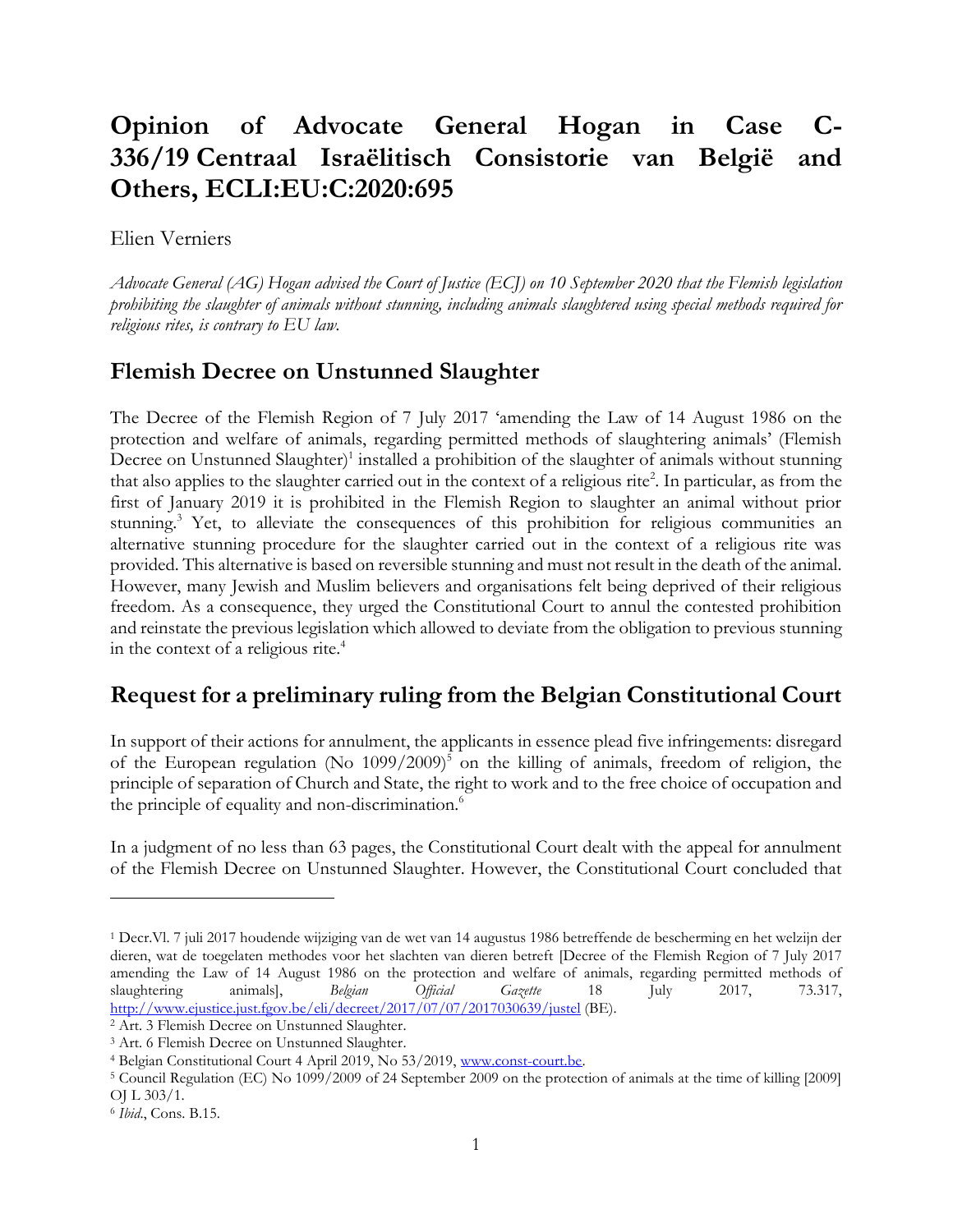before it can rule on the substance of the case further clarification by the ECJ is essential.<sup>7</sup> In this regard, a preliminary ruling was submitted to the ECJ by the Belgian Constitutional Court. The questions concerned the proportionality of the Flemish prohibition, the compatibility with the right to freedom of religion (Article 10 of the Charter of the Fundamental Rights of the European Union) and the possible discriminatory treatment between ritual slaughter and the killing of animals during hunting, fishing and sporting and cultural events.<sup>8</sup>

The Constitutional Court is placing its finger on a sore spot especially with this last question. Instead of only focusing on symbolic cases which receive great public interest, other existing dreadful practices which currently escape examination should also be critically evaluated. For example, from an animal welfare point of view both unstunned slaughter and hunting are morally reprehensible.

## **Opinion of AG Hogan**

AG Hogan proposes that the Flemish Decree prohibiting slaughter of animals without stunning including those subject to particular methods of slaughter prescribed by religious rites is not permitted under EU law.<sup>9</sup> Although Member States may adopt stricter rules than those contained in EU law<sup>10</sup>, the prescribed derogation in favour of religious rites must be respected $11$ .

First of all, AG Hogan recognises the precedent value of the case and calls it a "unique opportunity to revisit and expand the case-law on Regulation No 1099/2009 and the reconciliation of the objective of protecting animal welfare and an individual's right under Article 10(1) of the Charter to comply with dietary rules imposed by their religion".<sup>12</sup> Despite Hogans' statement on reconciliation between animal welfare and religious freedom, he remarks at the end of his opinion that "the preservation of the religious rites of animal slaughter often sits uneasily with modern conceptions of animal welfare".<sup>13</sup> The fact that animal welfare has to give way to ritual slaughter is a policy choice of the Union legislature which, according to AG Hogan, reflects the EU's commitment to a tolerant, plural society where divergent and, at times, conflicting views and beliefs subsist and must be reconciled.<sup>14</sup> Nevertheless, the Advocate General also recalls the recent bio-label judgment (OEuvre d'assistance aux bêtes d'abattoirs,  $C-497/17$ <sup>15</sup> of the ECJ arguing that, although religious freedom is an even more fundamental objective than the protection of animal welfare (which is envisaged by Article 13 TFEU),

<sup>7</sup> *Ibid*., Cons. B.27.

<sup>8</sup> Request for a preliminary ruling from the Grondwettelijk Hof (Belgium) lodged on 18 April 2019 in Case C-336/19, [http://curia.europa.eu/juris.](http://curia.europa.eu/juris) 

<sup>9</sup> Opinion of Advocate General Hogan in Case C-336/19 Centraal Israëlitisch Consistorie van België and Others, ECLI:EU:C:2020:695, Cons. 88.

<sup>10</sup> Art. 26 Regulation No 1099/2009.

<sup>11</sup> Art. 4(4) Regulation No 1099/2009.

<sup>12</sup> Opinion of Advocate General Hogan in Case C-336/19 Centraal Israëlitisch Consistorie van België and Others, ECLI:EU:C:2020:695, Cons. 9.

<sup>13</sup> *Ibid*., Cons. 87.

<sup>14</sup> *Ibid*., Cons. 57.

<sup>15</sup> ECJ Judgment of 26 February 2019, Oeuvre d'assistance aux bêtes d'abattoirs (OABA) v Ministre de l'Agriculture et de l'Alimentation and Others, Case C-497/17, ECLI:EU:C:2019:137. *See* Elien Verniers, 'Dierenwelzijn in de Europese Unie. Geen Europees biologisch logo voor ritueel geslacht vlees' [Animal Welfare in the European Union: No biolabel for ritual slaughtered meat] (2019) 407 Nieuw Juridisch Weekblad 590, 590-593.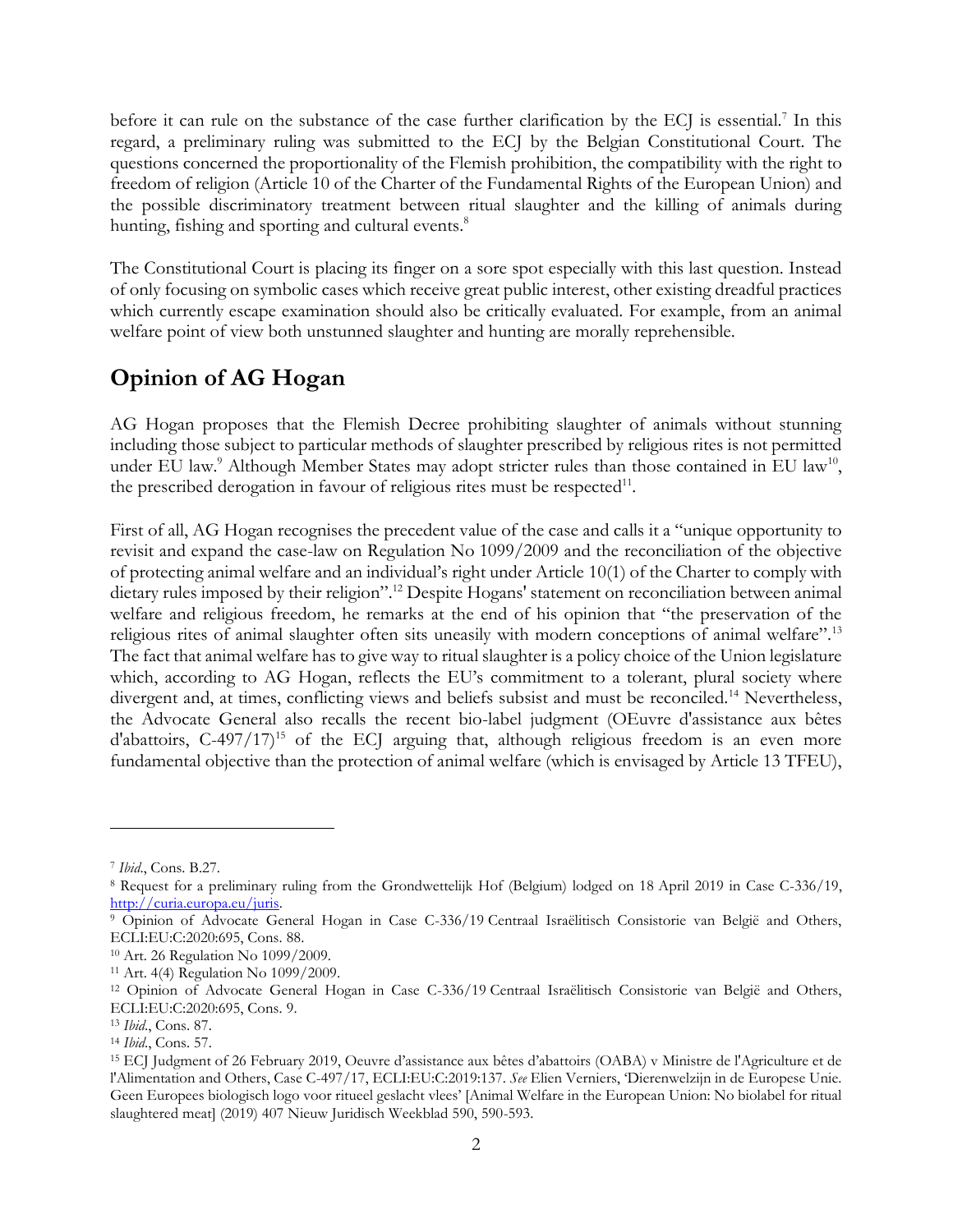Member States should also have an obligation to inform consumers about animals that have been ritually slaughtered and enter the general food chain.<sup>16</sup>

The main subject of the AG's examination is to what extent Member States can adopt measures aimed at more extensive protection of animals at the time of killing without disregarding the freedom of religion enshrined in the Charter. The question referred by the Constitutional Court for a preliminary ruling on the possible discriminatory treatment between the ritual slaughter, on the one hand, and the killing of animals during hunting, fishing and sporting and cultural events, on the other, was not answered.

AG Hogan suggests that while Member States may adopt rules that are stricter than those contained in EU law, the exception for religious rites laid down in Regulation No 1099/2009 should be respected. For instance, it emerges from the ECJ judgment regarding temporary slaughter floors (Liga van Moskeeën en Islamitische Organisaties Provincie Antwerpen, C-426/16)<sup>17</sup> that the requirement that ritual slaughter must take place in a slaughterhouse is compatible with the EU Regulation on the killing of animals.<sup>18</sup> Other technical conditions or specifications which seek to minimise the suffering of animals at the time of killing, such as the presence of a qualified veterinarian at all times during the ritual slaughter, are also permissible.<sup>19</sup> The Flemish ban on unstunned slaughter conversely involves, according to AG Hogan, additional measures which affect the essence and very nature of the exemption relating to ritual slaughter, since any slaughter, including in the context of a religious rite, can only be carried out after (reversible) stunning.<sup>20</sup>

Notwithstanding the considerable efforts made by the Flemish legislature to reconcile animal welfare with ritual slaughter by providing for an alternative stunning process, the Advocate General emphasises that this is not sufficient. $21$ 

The observation that there is a significant body of adherents to both the Muslim and Jewish faiths for whom the slaughter of animals without such stunning is regarded by them as an integral aspect of a necessary religious rite is decisive for Hogan.<sup>22</sup> Similarly, although the Flemish Region does not

<sup>16</sup> Opinion of Advocate General Hogan in Case C-336/19 Centraal Israëlitisch Consistorie van België and Others, ECLI:EU:C:2020:695, Cons. 12, 52, 59, 62-63 and 80-81.

<sup>17</sup> ECJ Judgment of 29 May 2018, Liga van Moskeeën en Islamitische Organisaties Provincie Antwerpen, VZW and Others v Vlaams Gewest, Case C-426/16, ECLI:EU:C:2018:335. See Anne Peters, 'Religious Slaughter and Animal Welfare Revisited: CJEU, Liga van Moskeeën en islamitische Organisaties Provincie Antwerpen (2018)' (2019) 5 Canadian Journal of Comparative and Contemporary Law 269-298.

<sup>18</sup> Opinion of Advocate General Hogan in Case C-336/19 Centraal Israëlitisch Consistorie van België and Others, ECLI:EU:C:2020:695, Cons. 58.

<sup>19</sup> *Ibid*., Cons. 69.

<sup>20</sup> *Ibid*., Cons. 75 and 77.

<sup>21</sup> Piet Vanthemsche, Rapport over de dialoog met de geloofsgemeenschappen met het oog op een significante verbetering van het dierenwelzijn bij de praktijk van ritueel slachten en de overgang naar een algemeen verbod op onbedwelmd slachten [Report on the dialogue with religious communities in order to significantly improve animal welfare with reagard to the the practice of ritual slaughter and the transition to a general ban on unstunned slaughter], March 2017, 62p, [https://dierenwelzijn.vlaanderen.be/onverdoofd-slachten.](https://dierenwelzijn.vlaanderen.be/onverdoofd-slachten) 

<sup>22</sup> *Ibid*., Cons. 47-48.